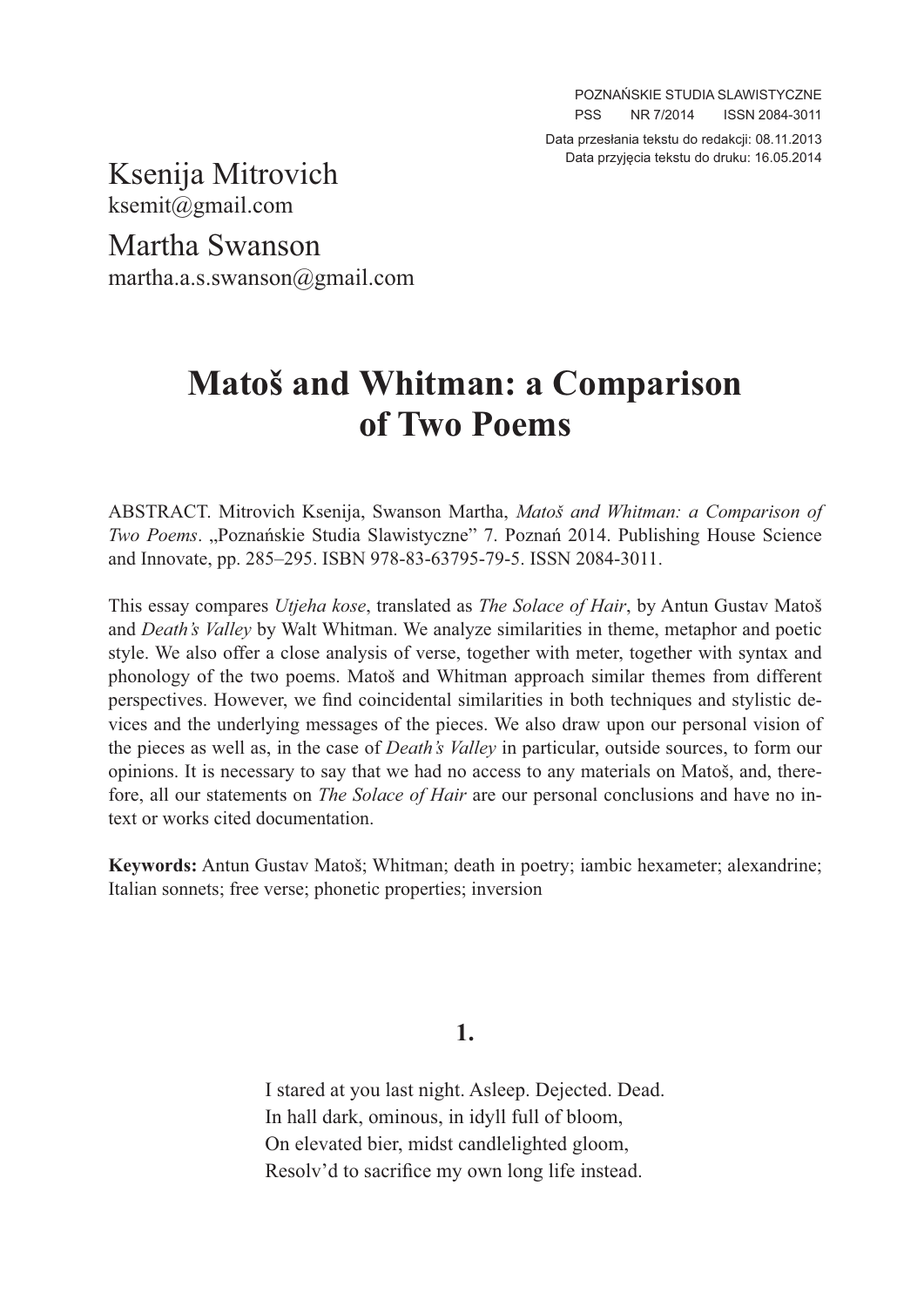I didn't cry. Did not. Just stopped, too stunned, like stone, In hall dark, ominous, yet full of death so dear, In doubt the eyes once dark this night would still be clear, from which for me alas a better life once shone.

All dead indeed, all dead: the eyes, the breath, the hands, All that desperately I wished I could restore, In blinding agony, at frenzied woe's commands.

In hall dark, ominous, in thoughts all gray and sore, Your hair alone was though the one last shred alive, And said: Be at peace. In death indeed dreams thrive.

*The Solace of Hair*, Antun Gustav Matoš<sup>1</sup>

This essay compares two poems, *Death's Valley* by Walt Whitman and *The Solace of Hair* by Antun Gustav Matoš. The idea to compare the two poems was born during the work on the translation of Matoš's poem and through a contextual approach confirming this poem's landmark position in Croatian literature. This made us draw an analogy with W. Whitman and his position in the history of American literature.

Matoš is an example of a writer who originated in the most democratic class of people, the one which fights for the masses against destructive ideologies and mass psychology and therefore finds itself on the other side of the barricades held by conservatives (Donat 1986: 12).

In other words:

Generally speaking, democracy for Whitman was above all a personal quality legalized trough individualism, interactions of individuals (identity) as well as individuals and the society as a whole (Whitman 2002: 741).

This political analogy motivated us to try to make a textual comparison of two particular texts of these two authors, a comparison of a Whitman poem with the poem by Matoš on whose translation one of us had already

<sup>&</sup>lt;sup>1</sup> Translated by Ksenija Mitrovich.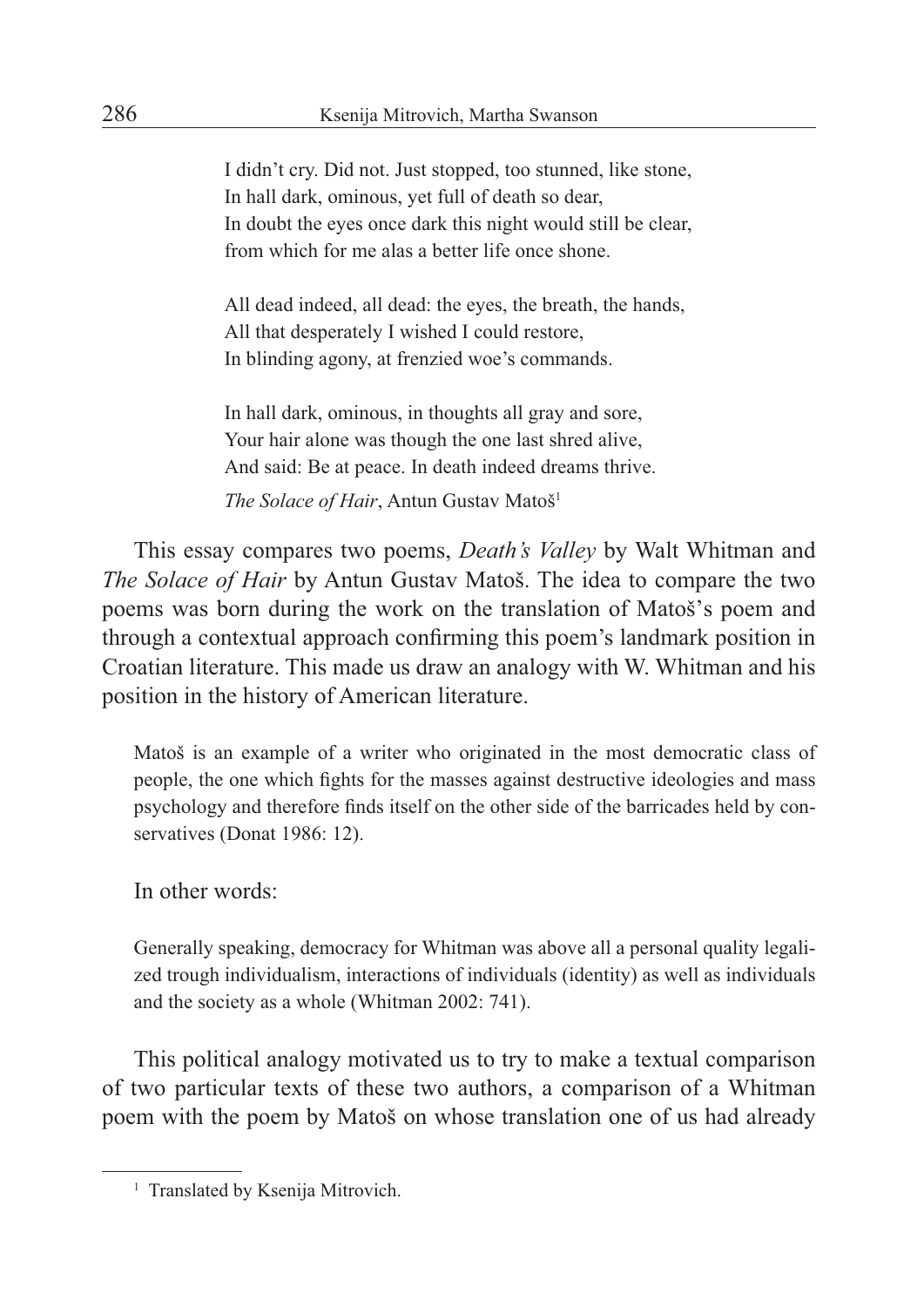worked. Of course, it was not necessary to insist on their closeness, but one of the common themes in poetry in general, the theme of death, afforded the opportunity to find a few similar semantic motives among many different ones. Therefore, in order to find a strong initial similarity in this narrow overlap, the theme of death, it was crucial to find a poem by Whitman that is visually more contained and limited than his other, commonly more visually expansive works. Matoš's poem, with its introspective and spatially inclusive representation of the state of dreams, was our starting and ending point of reference since it was the subject of the translation. To aid in this process, we chose the poem by Whitman that has been tied to a particular visual artwork since the poem's publication and in later interpretations. Namely, a painting by George Inness in which the dark center is superimposed against a lighter background paradoxically internalizes Whitman's lines, captures the image of light in them and points toward the metaphysical. Innes was the painter of the spirituality of the landscape, and Whitman answered with the landscape of humanism. It would be more effective to include Matoš in this three-way comparison, but it would significantly stretch the limits of this work. In any case, when compared, Whitman's idea of welcome death and Matoš's idea of solace in death both measure against the Biblical title of Innes' painting (*The Valley of the Shadow of Death*).

Contemporary approaches to the two authors suggest similarities, initially with their texts and additionally in the literary historical sense within each respective national literature. For example, in his writings on Croatian expressionism, Donat views Matoš's poetry as an anticipation and beginning of this literary period. He claims, "In Croatian poetry, Matoš's poem *The Nightmare* is the landmark, the point at which the conversation of the past stops, and communication rich with poetic idioms of the future begins" (Donat 2001: 443). In addition, Suško, pondering the subjects of physicality of human body and death, writes, "inviting others to step into the unknown together (...). Whitman really takes on the role of the «tutor» and the «prophet»" (Whitman 2002: 755).

The dominant Croatian literary critic from the end of the twentieth century, Branimir Donat, as well as the most prolific and critically knowledgeable translator of Whitman into Croatian, Mario Suško, claim that Matoš and Whitman, both summed up and cancelled (Donat: 2001: 443) the past of the respective national literary output (Donat 1986: 12), re-worked it, authorized it, and with the use of certain poetic-democratic devices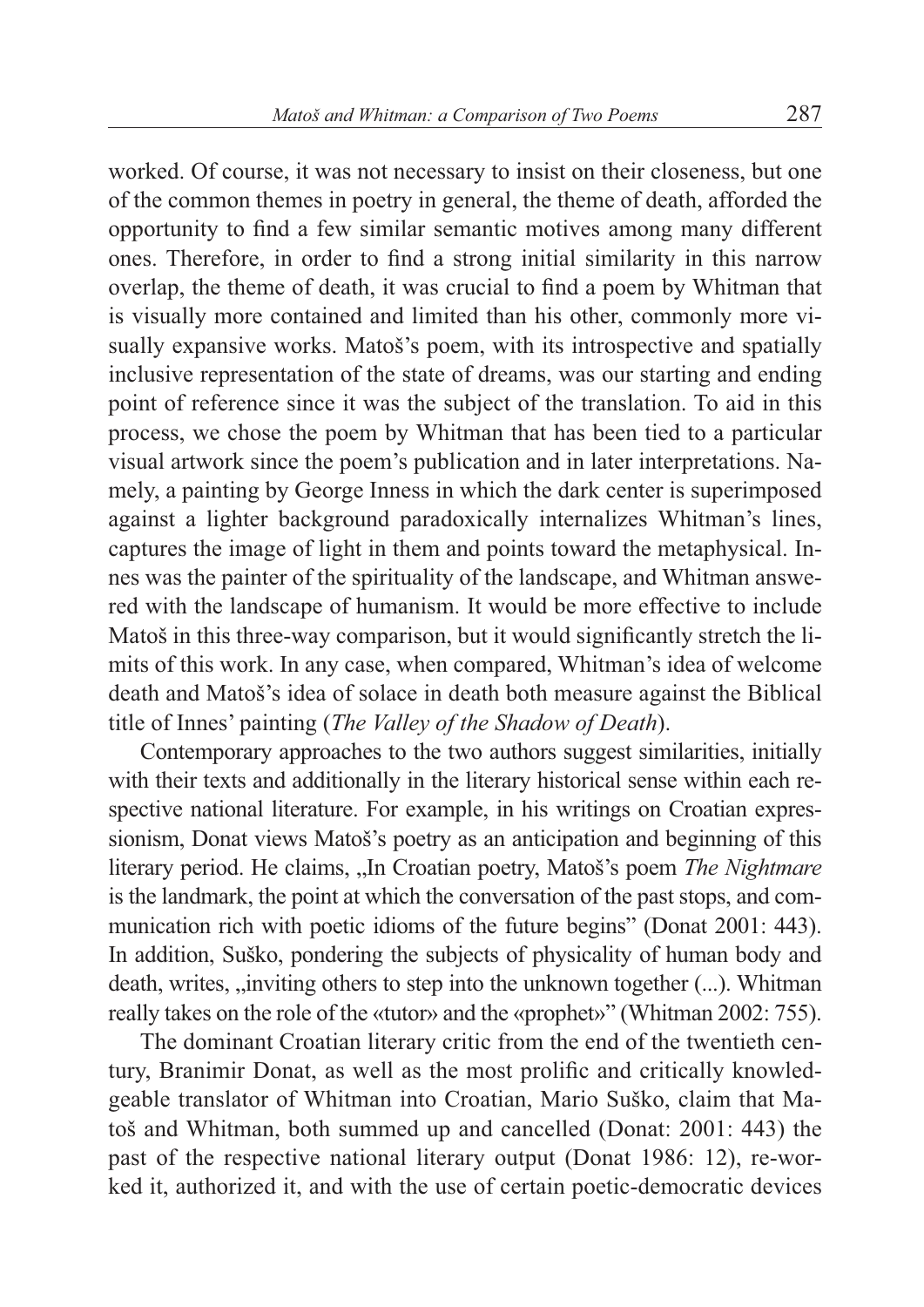transformed it into an influential body of national literary future (Whitman 2002: 741, 755). The months-long work on the translation of Matoš's poem *The Solace of Hair* resulted in the awareness of how much the poetic images and completely diverse experimentation with metric innovations are contrasted.

We started this work with the translation that led to the essay, and next we proceeded with the results that the comparison of the two poems yielded.

## **2.**

A.G. Matoš and W. Whitman, equal in notoriety in their respective countries but separated by time and space, are nonetheless poets who share some thematic and formal similarities in their writing. Their lifetimes overlapped by only nineteen years before Whitman passed away. Matoš obviously read Whitman's work since in *From Samobor*, he states metaphorically that, "Whitman and Verlaine wander along sunny and adventurous roads" (Matoš 1994: 80), suggesting not only familiarity with Whitman's work but an informed opinion about it as well. The thematic and formal similarities of these two poets, as well as differences, become obvious if two works that each author wrote later in his life are juxtaposed: Matoš's poem *Utjeha kose*, translated as *The Solace of Hair*, written in 1906, eight years before the poet died, and Whitman's poem *Death's Valley*, published in 1892, a month after the poet passed away (Whitman 1892: 707)*.*

# **3.**

The most obvious point of convergence of these two poems is the central theme in each − the phenomenon of death and the eternal mystery of its nature. The two poems, however, do not share a similar attitude until their ends. Only the last line of *The Solace of Hair* matches the sentiment present throughout *Death's Valley*. Namely, Matoš's poem on death, *The Solace of Hair*, starts as an observation by the narrator of an individual instance of death, the demise of a familiar person and, for the most part, continues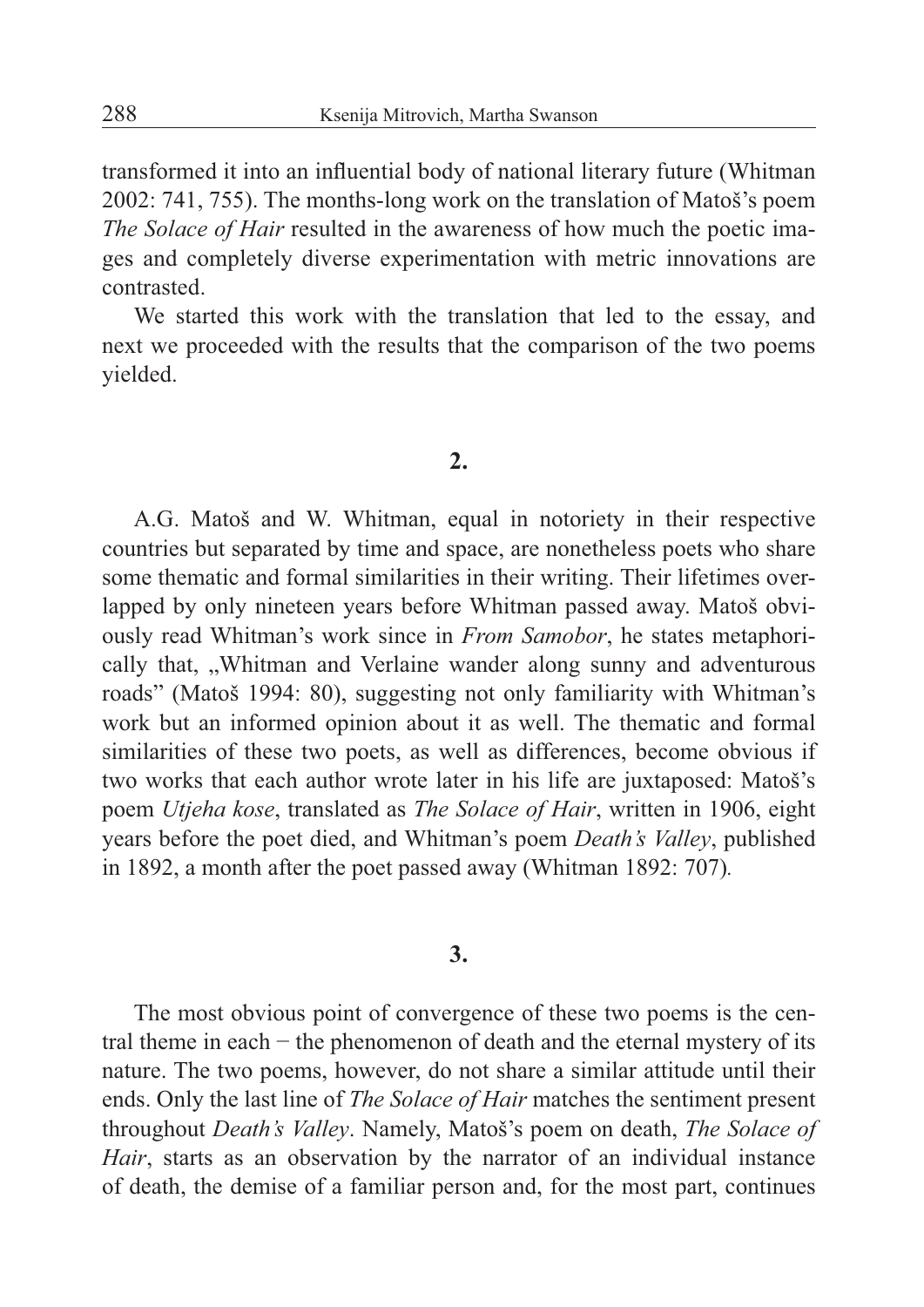as a lamentation over personal loss and inner turmoil. In the first stanza, death is presented as a final and irreversible horror, a loss from which there is no release. Death came unexpectedly; it was neither predicted nor welcome and, throughout most of the poem, apparently does not bring relief either to the deceased or to the bereaved. In the very first line, the reader is accosted by, "Asleep. Dejected. Dead". Through the skillful manipulation of the syntax, rhythm, and phonetic qualities of Croatian consonants, the narrator strips himself down to raw emotion. The words, such as "dejected, dead, ominous, bier, and agony", paint a gloomy picture of this particular experience. The powerful description of the awe-inspiring but terrifying scene in the morgue is laden with heavy emotional intensity, which enables the reader to identify with the narrator. Terse sentences, consisting of only one word, pessimistic adjectives (dead, ominous, stunned, blind), and many hard consonants set the mood in most of the poem. In other words, from the onset, the poem is fertile grounds for its readership's empathy. The narrator in *Death's Valley*, on the other hand, sings praises to death as a spiritually uplifting and rewarding experience when compared to human suffering. There is neither shock nor despair but rather a welcome release from the life of struggles, a welcome respite. While in *The Solace of Hair*, suffering is personal, and the one who has suffered is not the dead person, but the one who misses her, in *Death's Valley*, suffering is communal and universal, relieved finally by the beautiful and welcome death. While in the latter poem the narrator rejoices because death is so generous, in the first one the narrator does not rejoice at all but rather goes through a typical grieving process − the five stages of grief and loss containing shock, fear, depression, anger, bargaining, and acceptance. Thus, in a way, Whitman's poem negates the tragedy of death, pronouncing it just an eventual stage in everyone's life; in this view, all individual lives have equal value. Matoš's poem, on the other hand, presents the experience of death as a very personal one, thus assigning greater value to each individual existence. While *Death's Valley* communicates that everyone should expect ease and beauty from death, most of *The Solace of Hair* laments personal loss. Death, a common topic in art, yet one with a general pessimistic promise, therefore requires a truly fresh or unusual approach to evoke awe in a new piece. Since death has been subject in art throughout human history, an original formal and semantic execution is more effective in arousing such interest. In the case of these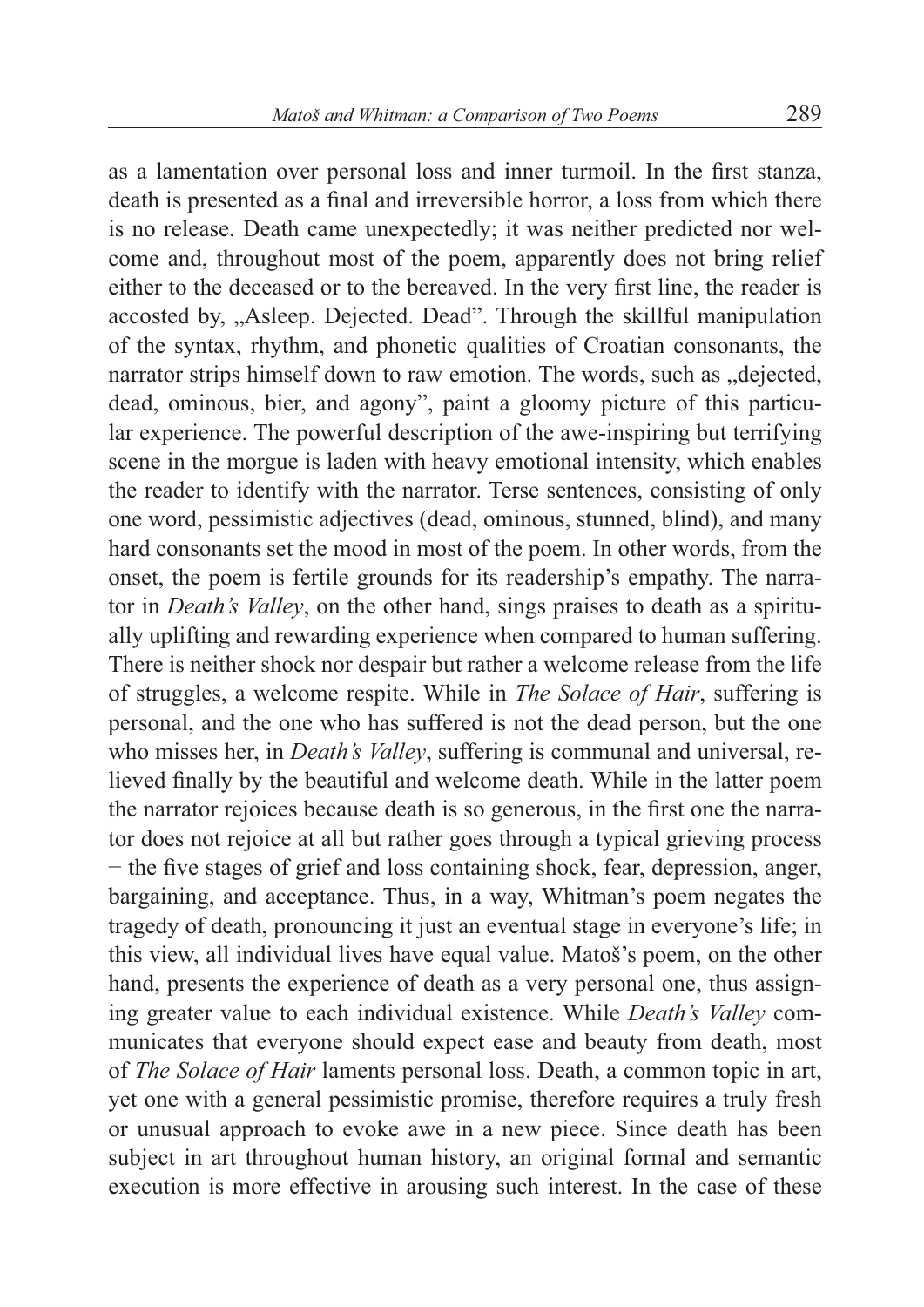two poems, Matoš's poem surprises with an unexpected closing line. The fact that most of the poem is a dream sequence with an element of a fable, namely, hair having the faculty of speech, allows the poem to change from utterly gloomy to peaceful. Whereas there is not much surprise in *Death's Valley* since the positive position on death is clear from the beginning, in the last line of *The Solace of Hair*, the gloomy mourning mood morphs into a state of pacified calm.

*The Solace of Hair* and *Death's Valley* have the same topic, death, but their similarity also resides in the answer to questions about existence after physical death. In both poems, human loss is comforted by the idea of a continuation in the metaphysical realm, through dreams or in a dream-like place. In *The Solace of Hair*, the narrator finds the solution to his grief at the very end; he realizes in his dream, a metaphysical state of mind, that rather than being an absolute end, death is an alternate state of being in which dreams continue their journey, and so does the dreamer. Dreaming, a metaphor for the creative force necessary for a meaningful existence, in this poem provides the hope for the continuation of life in a form with which humanity can identify. In *Death's Valley*, however, the narrator extols praise on death as a permanent anesthetic and as a state of heavenly bliss for all humans. Whitman's narrator finds solace on a grand scheme, in the all-encompassing religion, with God as the creative force, but Matoš's narrator finds solace only in the possibility of a dream. *The Solace of Hair* provides closure in the line, "Be at peace. In death indeed dreams thrive", while *Death's Valley* ends with, "Sweet, peaceful, welcome Death". Both narrators find comfort in death and express beliefs in some sort of afterlife.

Although Matoš and Whitman share the theme of death, their poetic formats are very different. In the case of these two poems, *The Solace of Hair* is more conservative and commands more control, while *Death's Valley* is more liberal and playful. Matoš was dedicated to the form of the traditional **sonnet** and thus very intentional with his rhyme and meter. *The Solace of Hair* is written in **iambic hexameter**, an **alexandrine** (Casale 2010: 49); each line contains two groups of six syllables in an unstressed-stressed pattern separated by a caesura. The rhyme is equally deliberate. Each of the first two stanzas following the same rhyme scheme (ABBA) and the final two stanzas act as a sestet. This would classify Matoš's *The Solace of Hair* as akin to the traditional Italian sonnet (Miller), which either reflects his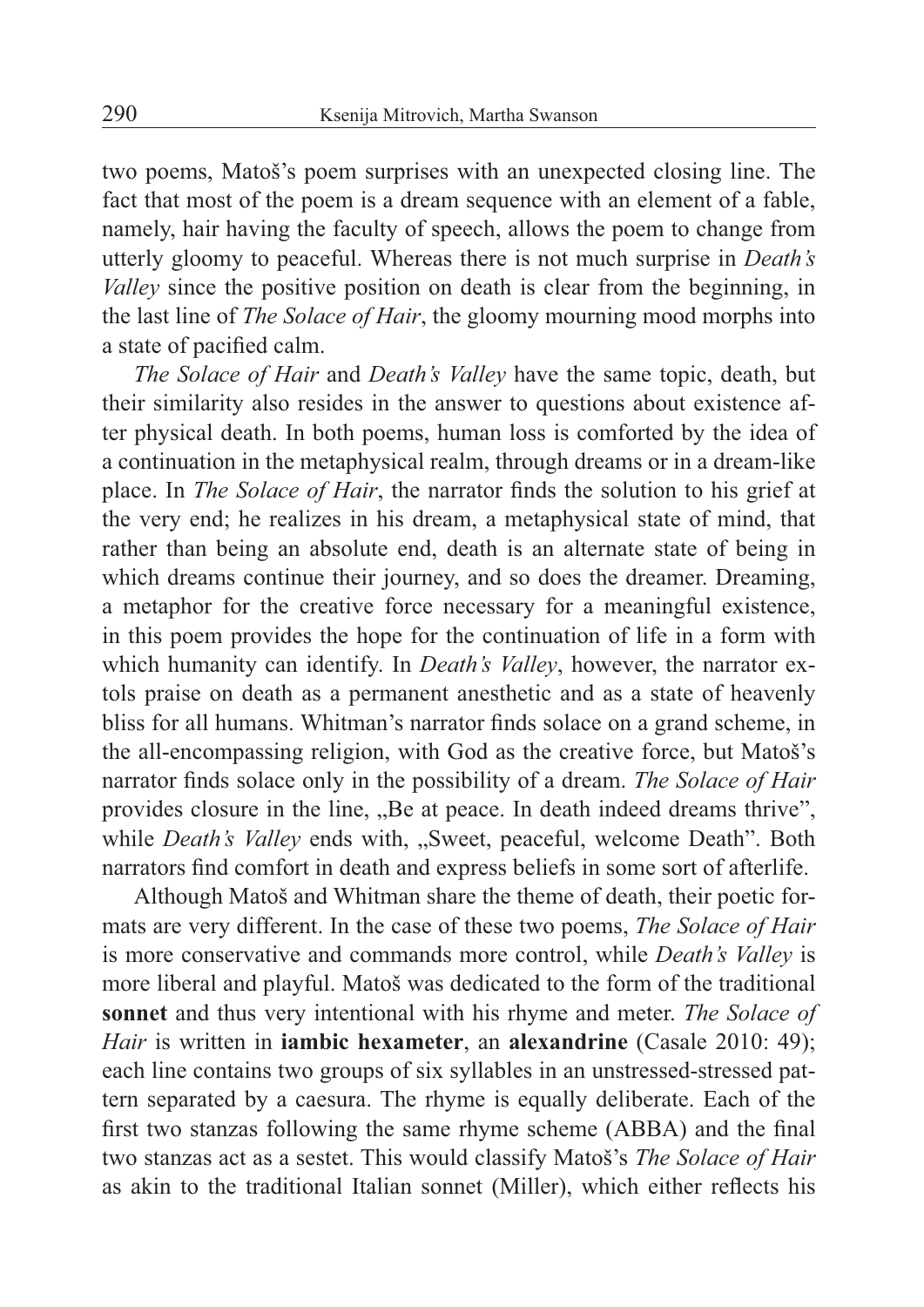dedication to formal sonnet writing or his desire to challenge himself as a poet. Petrarch might have scoffed at the presence of a couplet in the last stanza, which is typical of a Shakespearian sonnet. The two last lines rhyme contributes to a powerful change of direction after the volta (Miller). Our English translation of Matoš's work follows his original rhyme scheme and sonnet pattern that is present in the Croatian. In stark contrast, Whitman is famous as the first American "influential practitioner of free verse and the first to experiment fully with the artistic possibilities that form allowed" (Casale 2010: 53). Whitman's *Death's Valley* contains beautiful and descriptive imagery, but it does not rhyme. If it is read out loud, it is more evocative of prose than poetry because the lines do not have consistent lengths, and there is a lack of predictable melody to his writing. Therefore, discovering the rhythm is up to the reader, who can select to become an active participant in the unveiling of the poem at each reading (Casale 2010: 47). In *The Solace of Hair*, the reader can be emotionally active but otherwise passive. Actually, the carefully constructed form does not allow any space for guesswork. Its form is perfect; the poem is optimally furnished and presented as finite. In contrast, in *Death's Valley*, the lines consist of phrases rather than iambic feet that are present in Matoš's poetry. The "organic rhythms of his irregular, wave like lines" (Killingsworth 2007: 113) hint at freedom of mind and physical movement. This liberal treatment of the verses does not mean that there is no design to Whitman's poetry. The phrases are carefully arranged; anaphora at the beginnings of some lines, particularly coordinating conjunctions "and" and "nor", attest to careful planning. A similar effect is produced in *The Solace of Hair* with the use of the preposition "in" at the beginnings of four lines. In *Death's Valley*, six lines begin with the front vowel [æ] and three with the nasal consonant [n]. Repetition in this position gives especially Whitman's poem a semblance to a chant. Whitman's poetry style, written in free verse is similar to the rhythm of the Bible verses. This gives the poem a feeling of structural lightness and the narrator an almost visionary character. In addition, an invocation of God adds fitting theatricality to the topic of religious enlightenment. In *The Solace of Hair*, there is no invocation or mention of a divine being. The narrator is definitely a plain human being who suffers human troubles alone.

One of the similarities in *The Solace of Hair* and in *Death's Valley* is the technique of enumeration. In *The Solace of Hair*, for example in "Asleep.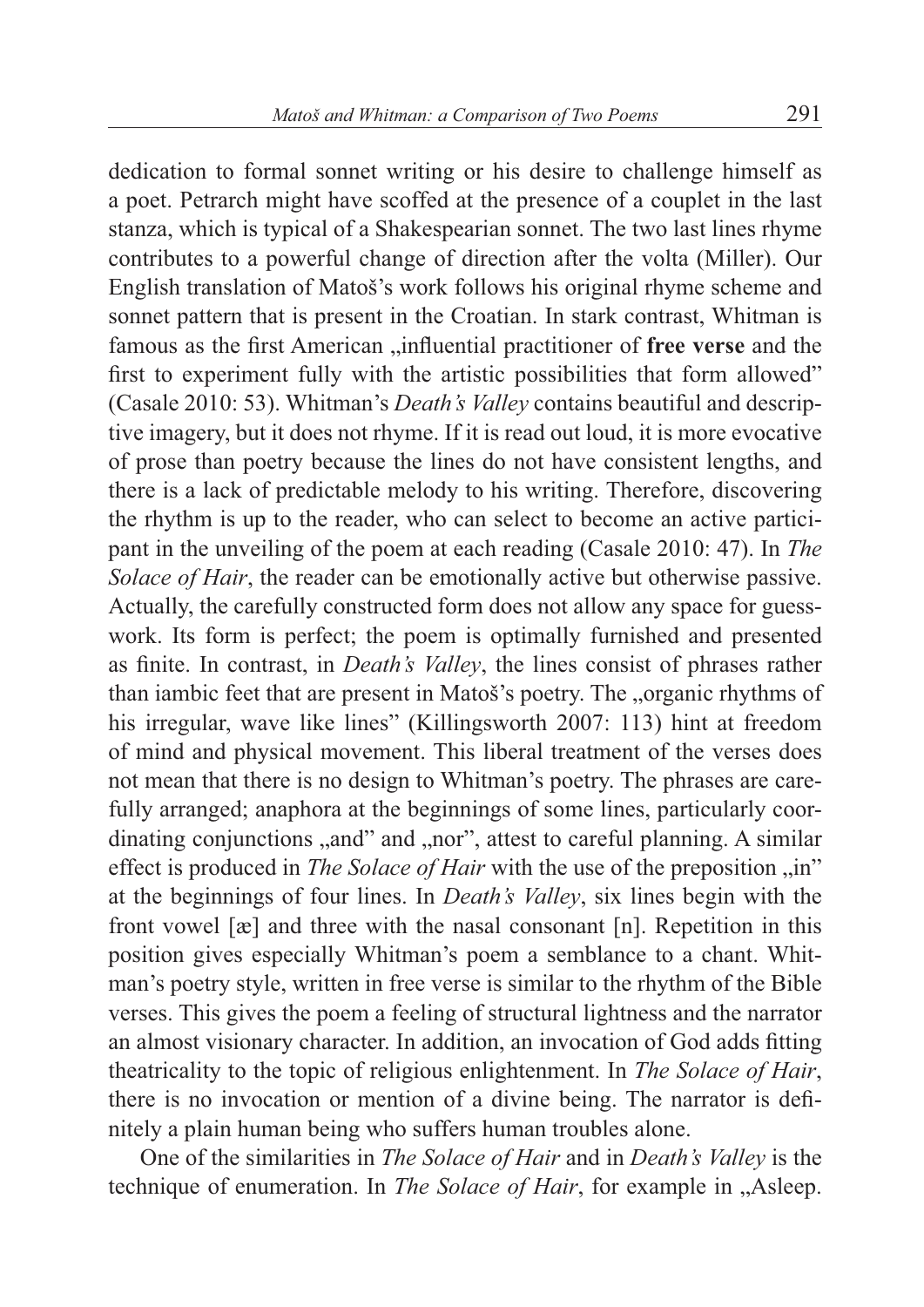Dejected. Dead", or "the eyes, the hands, the breath", it is used to a lesser degree since the sonnet is necessarily more economical with the number of syllables in a line as well as the total number of lines. In *Death's Valley*, it is plentiful in the second stanza (soldiers, nurses, doctors, the old, the infant, the rich, the poor). In one line, the enumerated nouns are semantically juxtaposed, the old, the infant; the rich, the poor). Another interesting syntactic characteristic of both poems is the particular use or lack of verbs, respectively. While Matoš uses verbs for their phonetic and semantic qualities, Whitman is very frugal with them. In the whole second stanza of *Death's Valley,* consisting of seven lines, there are only six verbs. Angus Fletcher states about that poem that, "the poet's «nominal style» employs a coupling of nouns with adjectives or participles, without benefit of finite verbs or copulas" (Fletcher 2006: 216), as in the line:

Of the broad blessed light and perfect air, with meadows, rippling tides, and trees And flowers and grass,

And of the low hum of living breeze-and in the midst God's beautiful eternal right hand

Thee, holiest minister of Heaven-thee, envoy, usherer guide of last of all,

Rich, florid, loosener of the stricture-knot called life (*Death's Valley*, Whitman 1892: 707).

Still, in spite of the small numbers of verbs, Whitman's poem sounds more like an epic poem than Matoš does due to the more prose-like quality of the free verse. In addition, *Death's Valley* includes references to social conditions and events, so removing active verbs actually helps soften the epic quality that otherwise might be present in such a style. The floral focus on description, rather than on action, adds to the effective grandeur.

One obvious similarity between *Death's Valley* and *The Solace of Hair* is skillful use of **phonetic properties** of each language. Aside from the expressions of invocation, most vocabulary in *Death's Valley* consists of everyday words. The same is true of *The Solace of Hair.* However, the frequent use of alliteration manipulates the mood in both poems. In *The Solace of Hair* the repetition of the hard Croatian fricative sound [ž] in the original "život kao žrtvu", hints at disappointment and bitterness. The voiceless fricative continuous sound [s], as in ., u slijepoj stravi i u strasti" is, in fact, used twenty six times throughout the poem, evoking the occasional sizzle of dripping candlewicks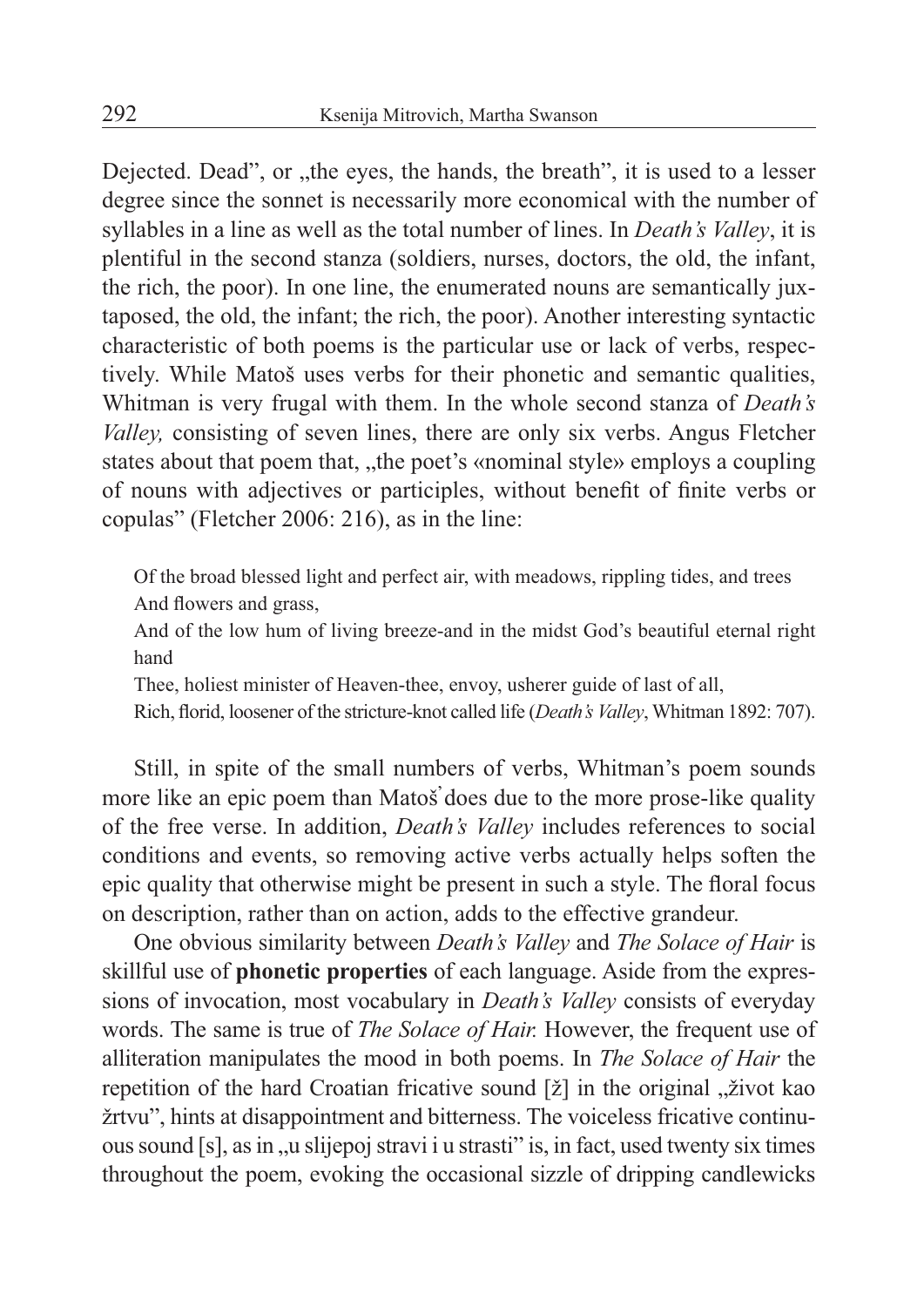as they undergo their own agony. It is also a continuant sound, adding the element of a process, as in the passage of eternal time. Whitman also employs [s], for example in, "a scene, a song", or in "celebrate the struggle", which sound happy in English, and the oral glide [r], softer in English than in Croatian but nonetheless hard, as in, "Rich, florid, loosener of stricture-knot" for stronger rhythm. In *The Solace of Hair*, the frequent use of Croatian strenuous frontal rolled trill [r] in consonant clusters signals hardness and the horrified rigidity of the narrator ("mrtvu, žrtvu, smrti, stravi, strasti"). On the other hand, the soft palatal [j] ("punoj, jasne, sjao, htjedoh, miruj") offers counterbalance to these sharp consonants and the welcome temporary relief from the strain. Similarly, in *Death's Valley*, the frequent repetition of the long front vowel [i] gives the poem a pleasant aural element of ease and peace (, dream, theme, thee, seen, these, scene, brief, trees, breeze sweet, peaceful"), which reinforces the narrator's interpretation of death as one of relief and ease rather than suffering and torment (Alterbaum 2003: 118, 157, 280, 294, 312).

There is another unusual literary technique in the writing styles of both poets. The best example of this is the **inversion** of the formal adjective and noun word order. Matoš's repeatedly uses "hall ominous" even though in standard, grammatically correct Croatian one places adjectives before nouns. Whitman refers to "designer dark" and a "song brief" when standard English requires adjectives to come before the nouns as well. For Whitman, it may have been a question of experimentation and break with the tradition, while for Matoš it may have fit better within the foot of the sonnet. Yet, regardless of the motive, each poet was very successful at creating a strong emotional impact with this technique.

Physical spaces described in the two poems are different but equally important. *The Solace of Hair* takes place in a very small, dim, confined space – the morgue. The ominousness of such a space is juxtaposed to the beauty of floral arrangements, which are as temporary as human life. The only light comes from the flickering candles, an image visually beautiful and peaceful but eerily reminiscent of sorrow. Their own presence drips away in "woe of candlelight". This inevitability is agonizing for the narrator, but even in his grief, he is still aware of the solemn beauty of the scene. The description emphasizes the duality in human lives – the presence of death in life. However, in *Death's Valley* the space a dead person enters is broad and wide open, bright with heavenly light and rich with nature. This image serves its own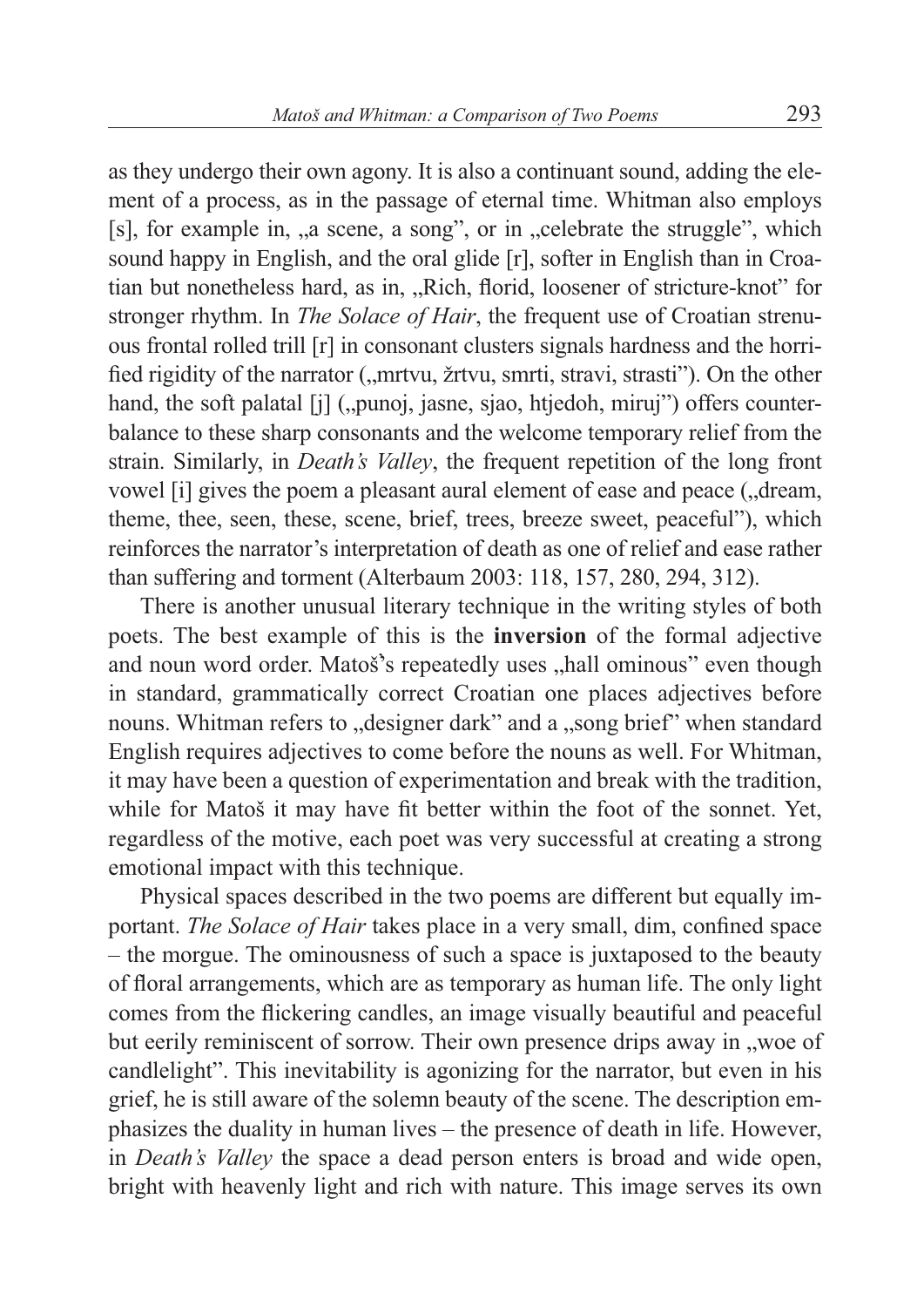purpose: to glorify death. In his introduction to *Leaves of Grass*, Gay Wilson Allen says that Whitman actually "searched always for some profound truth residing or emanating from external form" (Allen 1980: XI), i.e. bliss from the idyllic natural scene. These images , perpetuate the momentary impressions" (Fletcher 2006: 216) and offer glimpses into the welcome heaven.

#### **4.**

Despite the geographical and cultural differences between A.G. Matoš and W. Whitman, they wrote on similar themes and applied some similar techniques in their poems *The Solace of Hair* and *Death's Valley*. While Whitman and Matoš share themes in their writing, Matoš accomplishes the truly amazing feat of being both more formal and precise in his poetry and also less pretentious. While Whitman often uses grandiose vocabulary and subjects in his poetry, Matoš achieves equally extraordinary effects with seemingly ordinary vocabulary. As Whitman's speaker views death from the enlightened perch of wisdom and age, Matoš's narrator relates a universal grieving experience and for this we feel his equal rather than his subordinate.

## **Literature**

- Allen G.W., 1980, *Introduction. Leaves of Grass. By Walt Whitman*, New York–Scarborough, p. 5−20.
- Alterbaum I., 2003, *Listen Speak. Easy in Communication for Second Language Speakers of English*, Dubuque, p. 117−344.
- Casale F., 2010, *Bloom's How to Write About Walt Whitman*, New York, p. 43−57.
- Donat B., 1986, *Matoš pisac s pogledom na Europu*, in: idem, *Hodočasnik u labirintu*, Zagreb, p. 7−33.
- Donat B., 2001, *Put kroz noć: antologija poezije hrvatskog ekspresionizma*, Zagreb, p. 441−443.
- Fletcher A., 2006, *The Whitman Phrase*, in: *Walt Whitman*. *Bloom's Modern Critical Views*, ed. H. Bloom, New York, p. 207−227.
- Inness G., 1866, *The Valley of the Shadow of Death*, <http://www.museuma.com/george-inness/the-valley-of-the-shadow-of-death.html>, 07.05.2014.